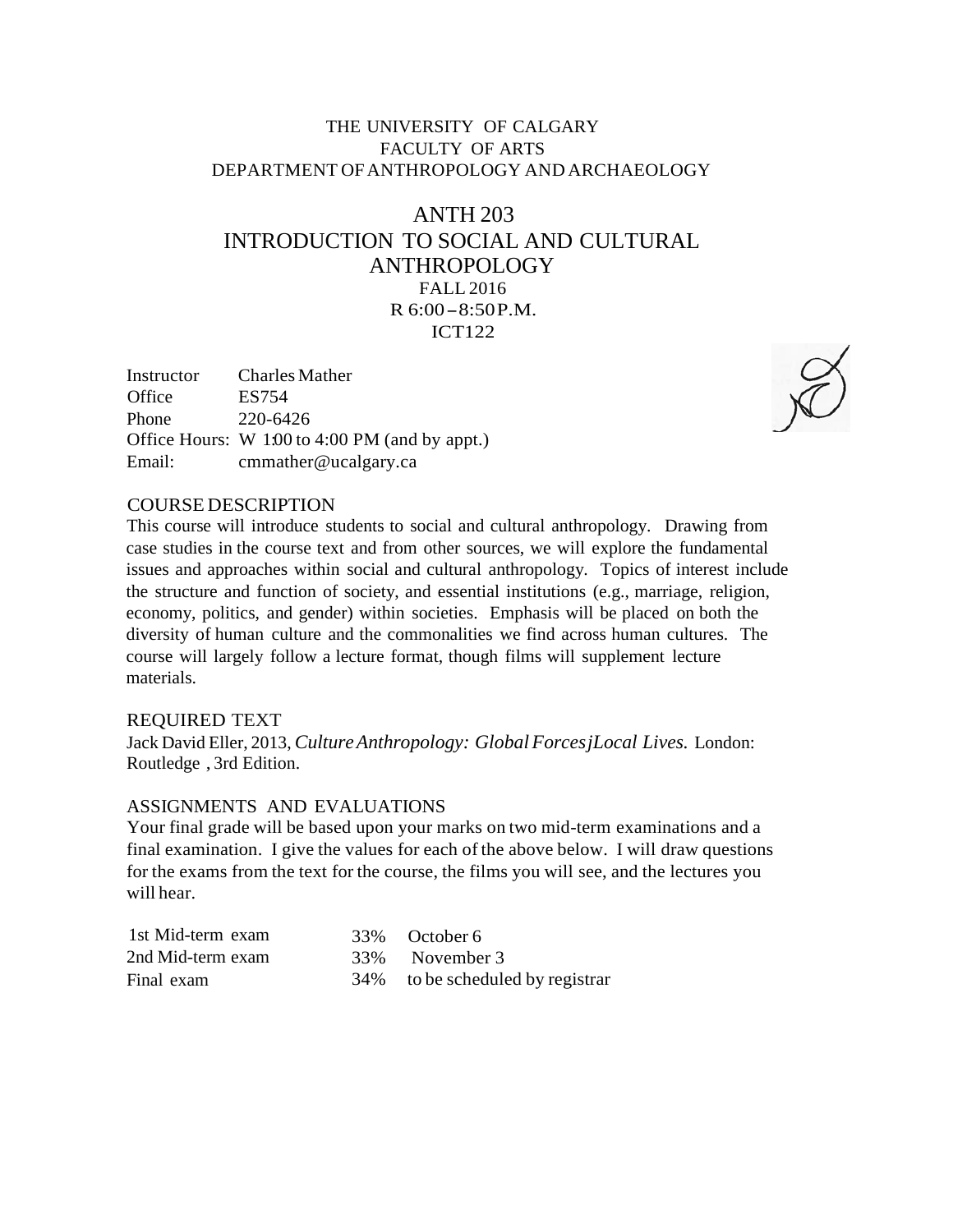The grading system will use the following equivalencies:

| $A+98-100$ | $B+80-84$   | $C+65-69$   | $D+ 54-56$ |
|------------|-------------|-------------|------------|
| A 90-97    | B 75-79     | $C = 60-64$ | D $50-53$  |
| A- 85-89   | $B - 70-74$ | $C-57-59$   | $F = 0-49$ |

Exam re-writes are not possible (except for cases with highly unusual circumstances).

Student have to make course appeals (grades, missed exams) in writing.

#### *The exams*

The 1st mid-term will cover the material from the first 5 chapters of the text and its associated lectures and films. The 2nd mid-term will cover the material from Chapters 6- 10 and its associated lectures and films. The final will cover material from Chapters 11- 16 in the text and its associated lectures. Note that the registrar will schedule the time and place for the final exam. In terms of format, the exams will consist of multiple choice questions, mix and match questions, and true or false questions.

## PLAGIARISM AND CHEATING

Plagiarism: "to steal and pass off the ideas or words of another as one's own" (Webster's). Plagiarism will not be tolerated and will automatically result in a failing grade for the submission. Any student caught plagiarizing July also be subject to additional University sanctions. Students are expected to be familiar with the Arts Faculty's policy on intellectual honesty available at: https://arts.ucalgary.ca/plagarismcheating

## EMERGENCY EVACUATION

In the event that we need to evacuate the classroom due to an emergency, please note that the primary assembly point shall be Food Court in the Professional Faculties (PF) Bldg. FYI: [https://www.ucalgary.ca/emergencyplan/home/evacuation-assembly](http://www.ucalgary.ca/emergencyplan/home/evacuation-assembly)points/assembly-points .

## USRI:

At the University of Calgary, feedback provided by students through the Universal Student Ratings of Instruction (USRI) survey provides valuable information to help with evaluating instruction, enhancing learning and teaching, and selecting courses [\(www.ucalgary.ca/usri\).](http://www.ucalgary.ca/usri)) Your responses make a difference - please participate in USRI Surveys.

Academic Accommodations:

The academic accommodations policy can be found at [http://wwwucalgary.ca/access/accommodations/policy.](http://wwwucalgary.ca/access/accommodations/policy)

It is the student's responsibility to request academic accommodations. If you are a student with a documented disability who may require academic accommodations and have not registered with Student Accessibility Services, please contact them at 403